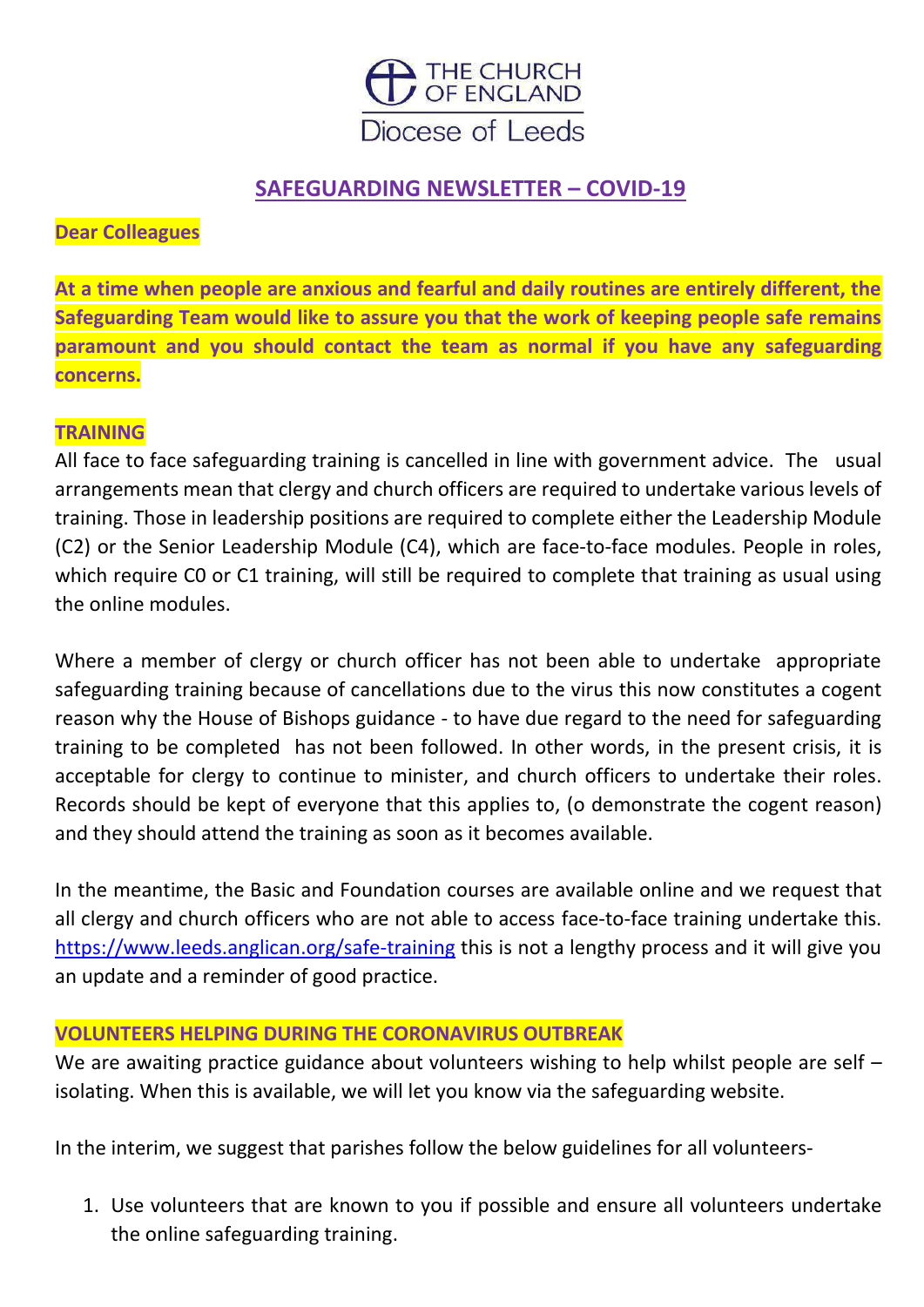- 2. Keep a record of all volunteers and ensure that they are safely recruited if practical in the present circumstances.
- 3. All volunteers to complete a self-declaration form.
- 4. Volunteers to work in twos and to ensure that one has a DBS certificate.
- 5. Do not enter homes. Leave shopping on the doorstep as per government guidelines.
- 6. Adhere to physical distancing as per government guidelines.
- 7. Keep all receipts of items purchased
- 8. Any safeguarding concerns to be brought to the attention of the vicar.

## **UPDATE FROM THE NATIONAL SAFEGUARDING TEAM (NST) regarding COVID-19.**

Please click on the link below for the NST update [https://www.leeds.anglican.org/sites/default/files/files/Update%20from%20the%20National](https://www.leeds.anglican.org/sites/default/files/files/Update%20from%20the%20National%20Safeguarding%20Team%20regarding%20COVID-19%20FINAL%20(002).pdf) [%20Safeguarding%20Team%20regarding%20COVID-19%20FINAL%20\(002\).pdf](https://www.leeds.anglican.org/sites/default/files/files/Update%20from%20the%20National%20Safeguarding%20Team%20regarding%20COVID-19%20FINAL%20(002).pdf)

## **DBS CHECKS – THIRTY ONE EIGHT TEMPORARY GUIDANCE**

Thirty one eight is continuing to monitor the situation with regard to the outbreak of the virus and, in partnership with the Disclosure and Barring Service (DBS), they are reviewing their guidance and processes to keep you updated with the latest changes to our standard operating procedures and advice.

The Disclosure helpline remains open to answer any questions you may have but staff working remotely may take a little longer than usual to answer. You can continue to call them on 0303 003 1111 option one.

## Checking ID documents:

As the public are being advised to work from home, this is causing difficulties in receiving paper documents, is delaying applications, and in some cases, preventing applications from being submitted. To ensure that the necessary DBS checks can still be carried out, the DBS standard and enhanced ID checking guidance will be changed for a temporary period. The change will enable:

ID documents to be viewed over video link and scanned images to be used in advance of the DBS check being submitted. The applicant will be required to present the original versions of these documents when they first attend their employment or volunteering role.

DBS checks continue to be processed through Gail O'Neill. Contact Gail for further information: 0113 353 0204 / [Gail.ONeill@leeds.anglican.org](mailto:Gail.ONeill@leeds.anglican.org)

# **PARISHES WITH SAFEGUARDING / WORSHIP AGREEMENTS**

Where a Safeguarding Agreement / Worship Agreement is in place, can the incumbent please contact the DSA should they wish to discuss how the agreement will be managed during this time.